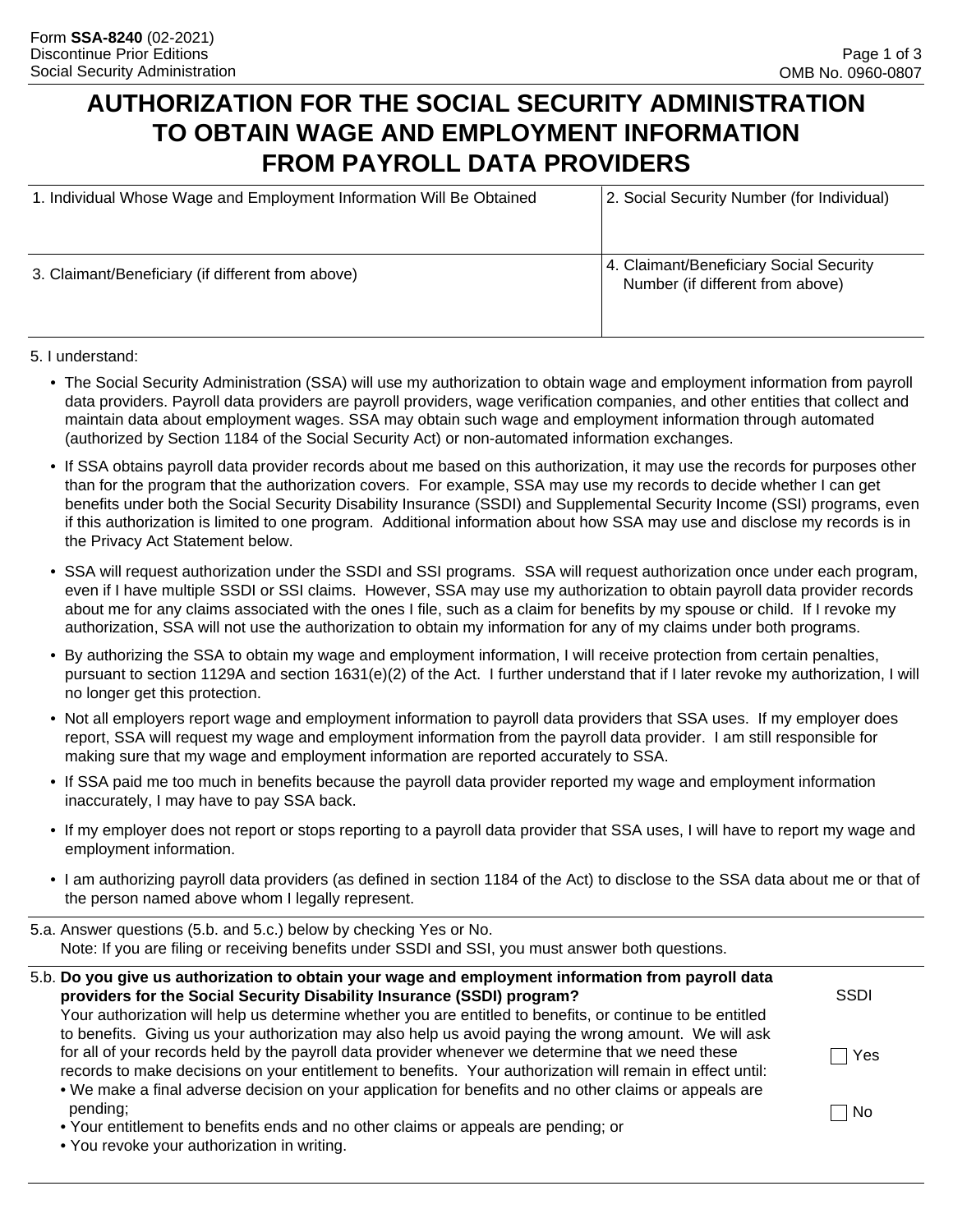| Form SSA-8240 (02-2021)                                                                                                                                                                                                                       | Page 2 of 3 |
|-----------------------------------------------------------------------------------------------------------------------------------------------------------------------------------------------------------------------------------------------|-------------|
| 5.c. Do you give us authorization to obtain your wage and employment information from payroll data<br>providers for the Supplemental Security Income (SSI) program?                                                                           | SSI         |
| Your authorization will help us determine whether you or the person who filed an application for benefits,<br>is eligible for SSI, or continues to be eligible for SSI. Giving us your authorization may also help us avoid                   |             |
| paying the wrong amount. We will request your records held by the payroll data provider whenever we<br>determine that we need these records to make decisions on your eligibility for SSI. Your authorization<br>will remain effective until: | Yes         |
| . We make a final adverse decision on the application for benefits and no other claims or appeals are<br>pending;                                                                                                                             | No          |
| • You or the other person's eligibility for payments ends and no other claims or appeals are pending;<br>• You revoke your authorization in writing; or                                                                                       |             |
| . We no longer count your income and resources to the other person.                                                                                                                                                                           |             |

#### 6. PLEASE SIGN IN BLACK OR BLUE INK ONLY

| Signature                                                                                                                              |          | Date signed |  |
|----------------------------------------------------------------------------------------------------------------------------------------|----------|-------------|--|
|                                                                                                                                        |          |             |  |
| If not signed by the individual whose wage and employment information will be obtained, what is the basis for the authority<br>to sign |          |             |  |
| Parent of minor                                                                                                                        | Guardian |             |  |
| Print name of parent/guardian                                                                                                          |          |             |  |
|                                                                                                                                        |          |             |  |
| Mailing address of individual authorizing disclosure                                                                                   |          |             |  |

| City                                                                                                                           | <b>State</b> | ZIP Code |  |
|--------------------------------------------------------------------------------------------------------------------------------|--------------|----------|--|
|                                                                                                                                |              |          |  |
| 7. Your authorization does not ordinarily have to be witnessed. However, if you have signed using a mark, two witnesses to the |              |          |  |
| signing who know you must sign below giving their full addresses.                                                              |              |          |  |

**If needed, WITNESS** *I know the person signing this form or am satisfied of this person's identity:*

Mailing Address for Witness 1

If needed, second witness sign here (e.g., if signed with a mark above)

Mailing Address for Witness 2